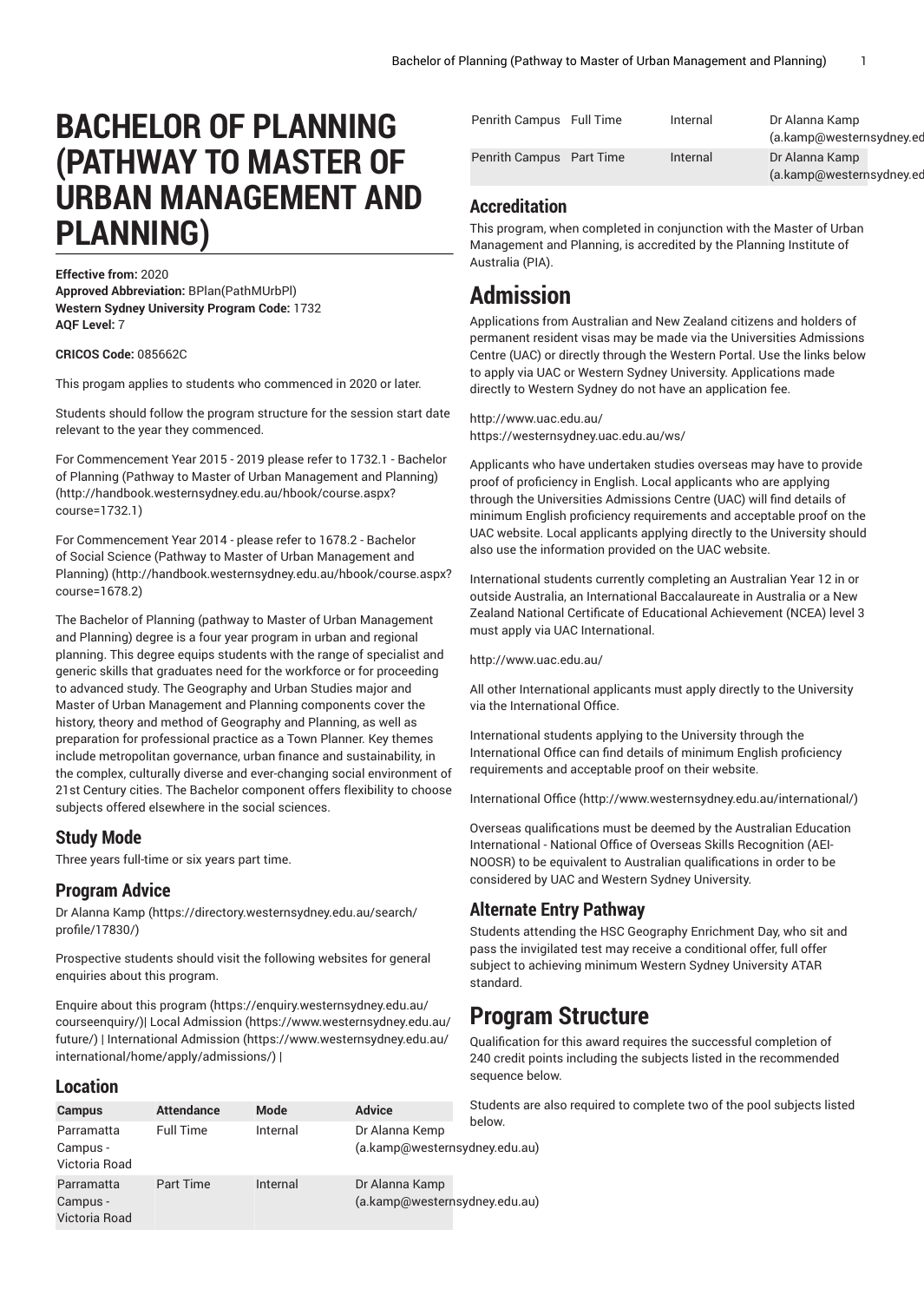## **Recommended Sequence**

**Full-time start-year intake**

| Course                           | Title                                                                     | <b>Credit</b><br><b>Points</b> |
|----------------------------------|---------------------------------------------------------------------------|--------------------------------|
| Year 1                           |                                                                           |                                |
| <b>Autumn</b> session            |                                                                           |                                |
| <b>BEHV 1021</b>                 | The Individual in Society                                                 | 10                             |
| <b>CULT 1017</b>                 | <b>Understanding Society</b>                                              | 10                             |
| <b>HUMN 1008</b>                 | <b>Cities: Introduction to Urban Studies</b>                              | 10                             |
| Select one elective              |                                                                           | 10                             |
|                                  | <b>Credit Points</b>                                                      | 40                             |
| <b>Spring session</b>            |                                                                           |                                |
| <b>HUMN 1041</b>                 | People, Place and Social Difference                                       | 10                             |
| <b>HUMN 1060</b>                 | Introduction to Indigenous Australia:<br>Peoples, Places and Philosophies | 10                             |
| <b>HUMN 1015</b>                 | Development and Sustainability                                            | 10                             |
| Select one elective              |                                                                           | 10                             |
|                                  | <b>Credit Points</b>                                                      | 40                             |
| Year <sub>2</sub>                |                                                                           |                                |
| <b>Autumn</b> session            |                                                                           |                                |
| <b>HUMN 2066</b>                 | <b>Investigating and Communicating Social</b><br>Problems                 | 10                             |
| <b>HUMN 2018</b>                 | <b>Cultural and Social Geographies</b>                                    | 10                             |
| Select two electives             |                                                                           | 20                             |
|                                  | <b>Credit Points</b>                                                      | 40                             |
| <b>Spring session</b>            |                                                                           |                                |
| <b>CULT 2005</b>                 | <b>Ethics in the Social Sciences</b>                                      | 10                             |
| <b>HUMN 2053</b>                 | The Economics of Cities and Regions                                       | 10                             |
| <b>ENVL 2001</b>                 | Analysis of Spatial Data                                                  | 10                             |
| Select one pool subject          |                                                                           | 10                             |
|                                  | <b>Credit Points</b>                                                      | 40                             |
| Year <sub>3</sub>                |                                                                           |                                |
| <b>Autumn session</b>            |                                                                           |                                |
| <b>CULT 3001</b>                 | <b>Applied Social Research</b>                                            | 10                             |
| <b>ENVL 3005</b>                 | Planning the City: Development,<br><b>Community and Systems</b>           | 10                             |
| <b>ENVL 3006</b>                 | Transport, Access and Equity                                              | 10                             |
| Select one pool subject          |                                                                           | 10                             |
|                                  | <b>Credit Points</b>                                                      | 40                             |
| <b>Spring session</b>            |                                                                           |                                |
| <b>HUMN 3050</b>                 | <b>Housing Markets and Policy</b>                                         | 10                             |
| <b>HUMN 3041</b>                 | <b>Geographies of Migration</b>                                           | 10                             |
| <b>CULT 3016</b>                 | Indigenous Cultures: A Global Perspective                                 | 10                             |
| <b>ARCH 3006</b>                 | <b>Urban Design</b>                                                       | 10                             |
|                                  | <b>Credit Points</b>                                                      | 40                             |
|                                  | <b>Total Credit Points</b>                                                | 240                            |
| <b>Full-time mid-year intake</b> |                                                                           |                                |
|                                  |                                                                           |                                |

| <b>Course</b>         | Title                                                                     | <b>Credit</b><br><b>Points</b> |
|-----------------------|---------------------------------------------------------------------------|--------------------------------|
| Year 1                |                                                                           |                                |
| <b>Spring session</b> |                                                                           |                                |
| <b>HUMN 1041</b>      | People, Place and Social Difference                                       | 10                             |
| <b>HUMN 1060</b>      | Introduction to Indigenous Australia:<br>Peoples, Places and Philosophies | 10                             |
| <b>HUMN 1015</b>      | Development and Sustainability                                            | 10                             |

| Select one elective     |                                                                 | 10  |
|-------------------------|-----------------------------------------------------------------|-----|
|                         | <b>Credit Points</b>                                            | 40  |
| <b>Autumn</b> session   |                                                                 |     |
| <b>BEHV 1021</b>        | The Individual in Society                                       | 10  |
| <b>CULT 1017</b>        | <b>Understanding Society</b>                                    | 10  |
| <b>HUMN 1008</b>        | <b>Cities: Introduction to Urban Studies</b>                    | 10  |
| Select one elective     |                                                                 | 10  |
|                         | <b>Credit Points</b>                                            | 40  |
| Year <sub>2</sub>       |                                                                 |     |
| <b>Spring session</b>   |                                                                 |     |
| <b>CULT 2005</b>        | Ethics in the Social Sciences                                   | 10  |
| <b>HUMN 2053</b>        | The Economics of Cities and Regions                             | 10  |
| <b>ENVL 2001</b>        | Analysis of Spatial Data                                        | 10  |
| Select one pool subject |                                                                 | 10  |
|                         | <b>Credit Points</b>                                            | 40  |
| <b>Autumn session</b>   |                                                                 |     |
| <b>HUMN 2066</b>        | <b>Investigating and Communicating Social</b><br>Problems       | 10  |
| <b>HUMN 2018</b>        | <b>Cultural and Social Geographies</b>                          | 10  |
| Select two electives    |                                                                 | 20  |
|                         | <b>Credit Points</b>                                            | 40  |
| Year <sub>3</sub>       |                                                                 |     |
| <b>Spring session</b>   |                                                                 |     |
| <b>HUMN 3050</b>        | <b>Housing Markets and Policy</b>                               | 10  |
| <b>HUMN 3041</b>        | Geographies of Migration                                        | 10  |
| <b>CULT 3016</b>        | Indigenous Cultures: A Global Perspective                       | 10  |
| <b>ARCH 3006</b>        | Urban Design                                                    | 10  |
|                         | <b>Credit Points</b>                                            | 40  |
| <b>Autumn</b> session   |                                                                 |     |
| <b>CULT 3001</b>        | <b>Applied Social Research</b>                                  | 10  |
| <b>ENVL 3005</b>        | Planning the City. Development,<br><b>Community and Systems</b> | 10  |
| <b>ENVL 3006</b>        | Transport, Access and Equity                                    | 10  |
| Select one pool subject |                                                                 | 10  |
|                         | <b>Credit Points</b>                                            | 40  |
|                         | <b>Total Credit Points</b>                                      | 240 |

## **Pool Subjects**

Students are also required to complete two of the following pool subjects.

| Subject                      | Title                                                  | Credit<br>Points |
|------------------------------|--------------------------------------------------------|------------------|
| Select two of the following: |                                                        | 20               |
| <b>CULT 3014</b>             | Heritage Interpretation                                |                  |
| <b>HUMN 2032</b>             | Issues in World Development: Rich World, Poor<br>World |                  |
| <b>HUMN 3077</b>             | Sustainable Futures                                    |                  |
| <b>BUSM 3073</b>             | <b>Tourism Policy and Planning</b>                     |                  |
| <b>Total Credit Points</b>   |                                                        |                  |

## **Equivalent Core Subjects**

The subjects listed below count towards completion of this program for students who passed these subjects in 2020 or earlier.

CULT 1020 Working with Communities, replaced by [HUMN](https://hbook.westernsydney.edu.au/subject-details/humn1060/) [1060](https://hbook.westernsydney.edu.au/subject-details/humn1060/) ([https://hbook.westernsydney.edu.au/subject-details/](https://hbook.westernsydney.edu.au/subject-details/humn1060/)